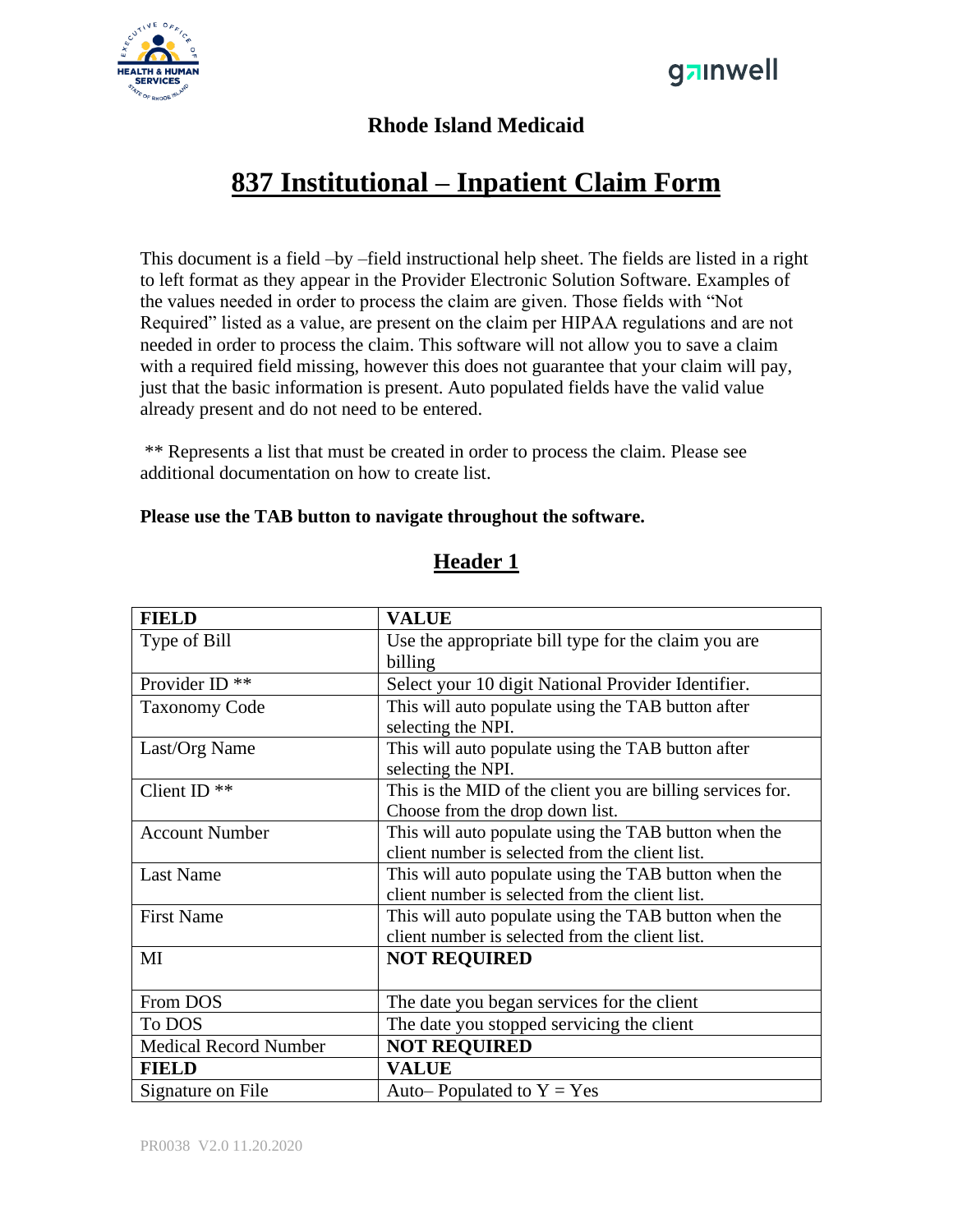

# ganwell

| <b>Benefits Assignment</b>      | Auto – Populated to $Y = Yes$                 |
|---------------------------------|-----------------------------------------------|
| <b>Release of Medical Data</b>  | Auto – Populated to $Y = Yes$                 |
| <b>Patient Status</b>           | Choose a valid value from the drop down list. |
| <b>Report Type Code</b>         | <b>NOT REQUIRED</b>                           |
| <b>Report Transmission Code</b> | <b>NOT REQUIRED</b>                           |

### **Header 2**

| <b>FIELD</b>                | <b>VALUE</b>                                                                                                  |
|-----------------------------|---------------------------------------------------------------------------------------------------------------|
| Qualifier                   | Select appropriate Diagnosis Qualifier either ICD-9 or<br>$ICD-10$                                            |
| Diagnosis Code: Primary     | Enter the ICD-9 or ICD-10 code describing the conditions                                                      |
| Admit                       | for which you are treating the client i.e. 010019 Pre-                                                        |
|                             | existing essential hypertension complicating                                                                  |
|                             | pregnancy, unspecified trimester. These can be                                                                |
|                             | acquired from the clients Primary Care Physician or your<br>medical records and are based on date of service. |
| E-Code                      | Required - You must select a POA from the box                                                                 |
| <b>Present on Admission</b> | Choose appropriate value from drop down box. For                                                              |
|                             | every diagnosis entered you must select a POA box.                                                            |
| Attending Provider**        | This information will auto populate when the provider                                                         |
|                             | NPI is selected from the Other Provider List.                                                                 |
| <b>Taxonomy Code</b>        | If NPI is selected from provider list this information will                                                   |
|                             | auto populate.                                                                                                |
|                             |                                                                                                               |
| Last/Org Name               | This will be auto populate when the provider NPI is                                                           |
|                             | selected from the other provider list and then you hit the                                                    |
|                             | tab button on your keyboard.                                                                                  |
|                             |                                                                                                               |
| <b>First Name</b>           | This will auto populate when the provider NPI number                                                          |
|                             | is selected from the Other Provider List selecting the tab                                                    |
|                             | button on your keyboard.                                                                                      |
| Referring Provider**        | This information will auto populate when the provider                                                         |
|                             | NPI is selected from the Other Provider List.                                                                 |
| Last/Org Name               | This will be auto populate when the provider NPI is                                                           |
|                             | selected from the other provider list and then you hit the                                                    |
|                             | tab button on your keyboard.                                                                                  |
|                             |                                                                                                               |
| <b>First Name</b>           | This will auto populate when the provider NPI number                                                          |
|                             | is selected from the Other Provider List selecting the tab                                                    |
|                             | button on your keyboard.                                                                                      |
|                             |                                                                                                               |
| <b>FIELD</b>                | <b>VALUE</b>                                                                                                  |
| <b>Addl E Codes</b>         | If an E code is used you must select a <b>Present on</b>                                                      |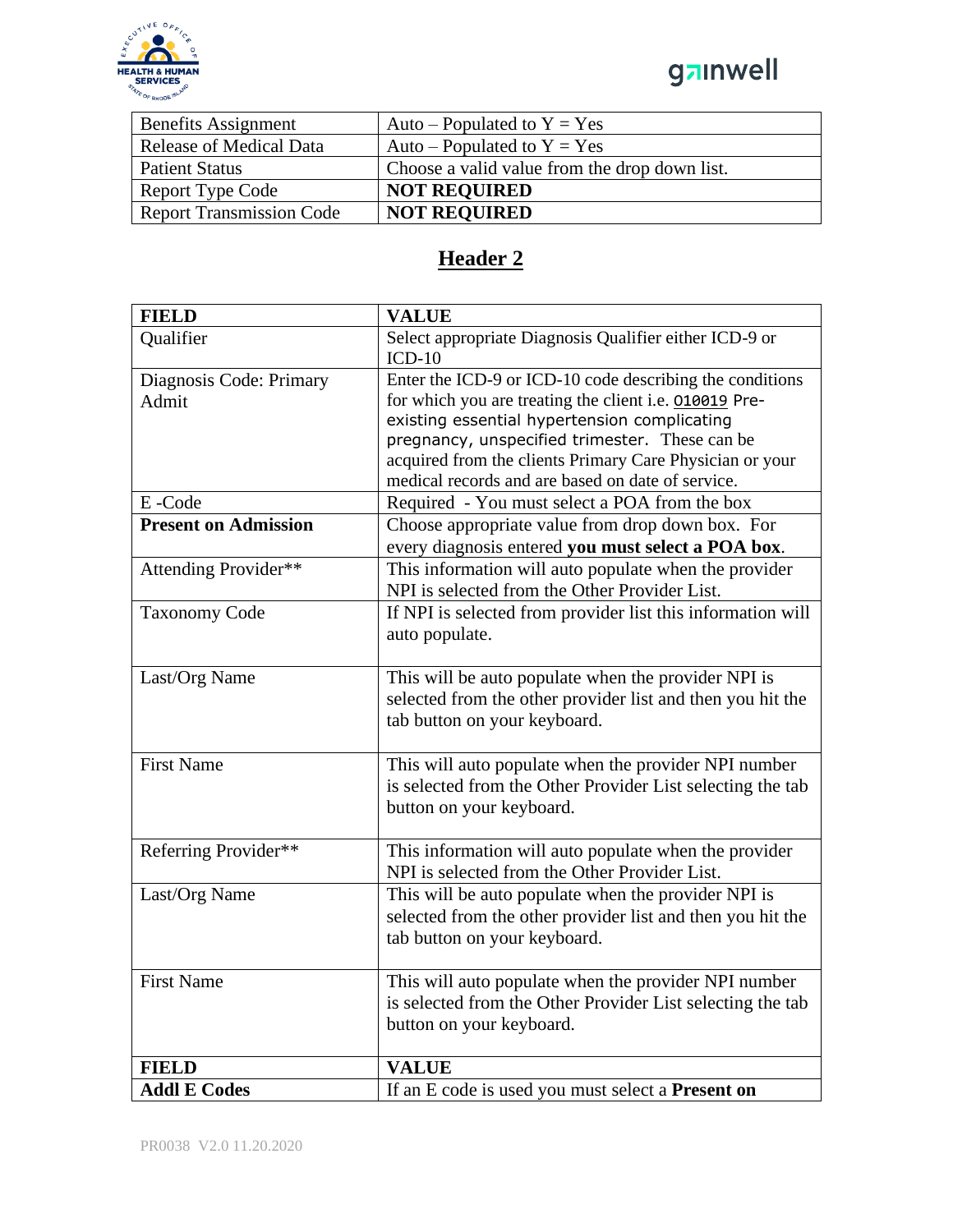

#### **Admission Indicator**

### **Header 3**

| <b>FIELD</b>                      | <b>VALUE</b>                                   |
|-----------------------------------|------------------------------------------------|
| <b>Occurrence Codes and Dates</b> | <b>NOT REQUIRED</b>                            |
| Occurrence Span Codes and         | Required Only if Occurrence Codes are entered. |
| Dates                             |                                                |

### **Header 4**

| FIELD                   | <b>VALUE</b>        |
|-------------------------|---------------------|
| Value Codes and Amounts | <b>NOT REQUIRED</b> |
| <b>Condition Codes</b>  | <b>NOT REQUIRED</b> |

### **Header 5**

| <b>FIELD</b>                         | <b>VALUE</b>                                                                                                                                                 |
|--------------------------------------|--------------------------------------------------------------------------------------------------------------------------------------------------------------|
| <b>Surgical Procedures Principal</b> | <b>NOT REQUIRED</b>                                                                                                                                          |
| <b>Operating Physician</b>           | The information will be auto populated when the<br>provider NPI number is selected from the Other<br>Provider List selecting the tab button on your keyboard |
| <b>Taxonomy Code</b>                 | If NPI is selected from provider list this will auto<br>populate.                                                                                            |
| Last/Org Name                        | This will auto populate when the provider NPI number<br>is selected from the Other Provider List selecting the<br>TAB button on your keyboard                |
| <b>First Name</b>                    | This will auto populate when the provider NPI number<br>is selected from the Other Provider List selecting the<br>TAB button on your keyboard                |